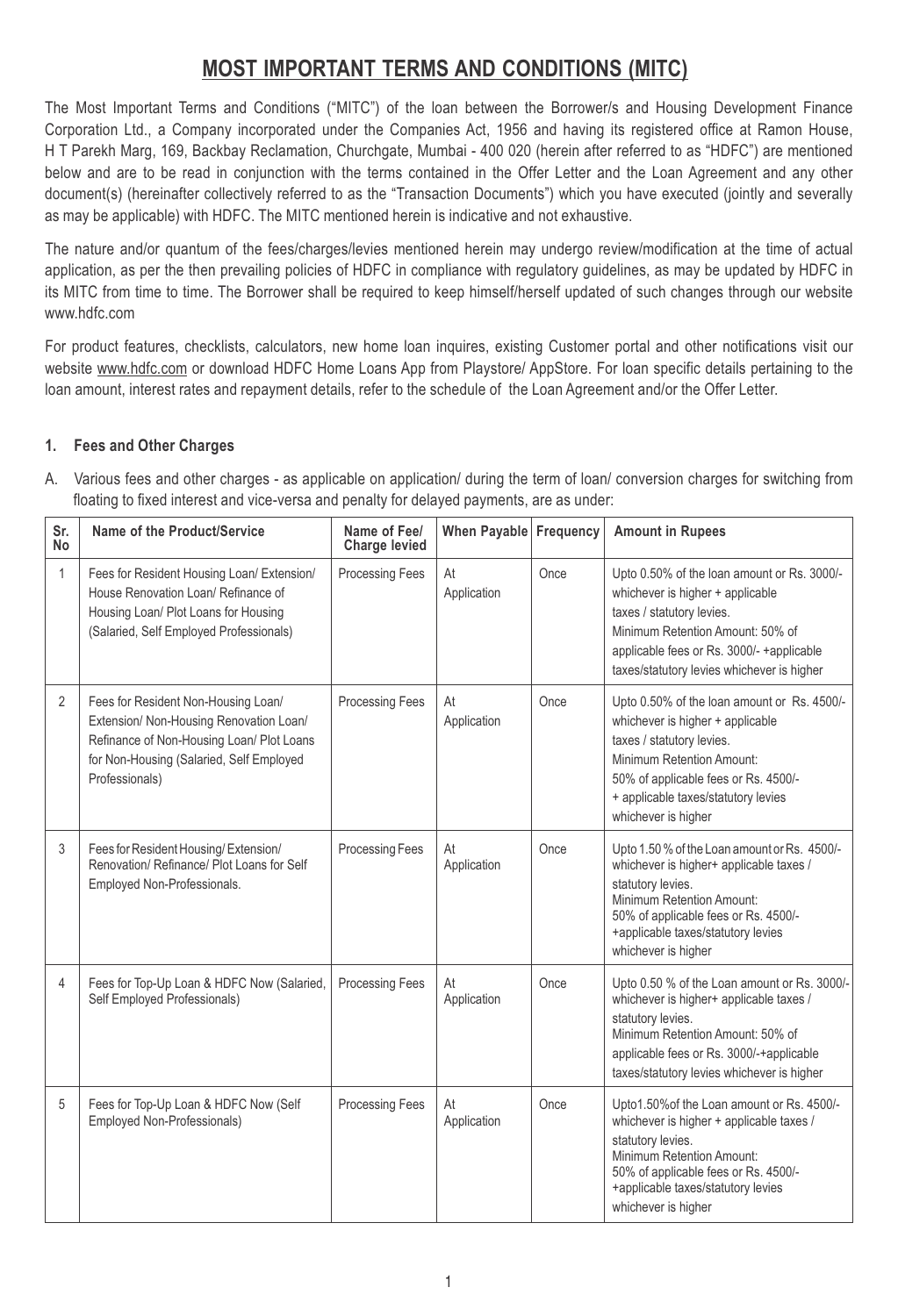| Sr.<br>No  | Name of the Product/Service                                                                | Name of Fee/<br><b>Charge levied</b>                                                     | <b>When Payable</b>                                                   | <b>Frequency</b>             | <b>Amount in Rupees</b>                                                                                                                                                                                                                                |
|------------|--------------------------------------------------------------------------------------------|------------------------------------------------------------------------------------------|-----------------------------------------------------------------------|------------------------------|--------------------------------------------------------------------------------------------------------------------------------------------------------------------------------------------------------------------------------------------------------|
| 6          | Fees for Equity/ Non-Residential Premises<br>and HDFC Maxvantage Loans                     | Processing Fees                                                                          | At<br>Application                                                     | Once                         | Upto1.50% of the Loan amount or Rs. 4500/-<br>whichever is higher + applicable taxes /<br>statutory levies.<br>Minimum Retention Amount:<br>50% of applicable fees or Rs. 4500/-<br>+applicable taxes/statutory levies<br>whichever is higher          |
| 7          | Fees for NRI Loans                                                                         | Processing Fees                                                                          | At<br>Application                                                     | Once                         | Upto 1.25% of the Loan amount or Rs. 3000/-<br>whichever is higher + applicable<br>taxes / statutory levies and charges.<br>Minimum Retention Amount: 50% of<br>applicable fees or Rs. 3000/-+applicable<br>taxes/statutory levies whichever is higher |
| 8          | Fees for Value Plus Loans                                                                  | Processing Fees                                                                          | At<br>Application                                                     | Once                         | Upto 1.50% of the Loan amount or Rs. 4500/-<br>whichever is higher + applicable taxes /<br>statutory levies and charges.<br>Minimum Retention Amount: 50% of<br>applicable fees or Rs. 4500/-+applicable<br>taxes/statutory levies whichever is higher |
| 9          | Fees for Loans under HDFC Reach Scheme                                                     | Processing Fees                                                                          | At<br>Application                                                     | Once                         | Up to 2.00% of the loan amount+<br>applicable taxes / statutory levies.<br>Minimum Retention Amount: 50% of<br>applicable fees or Rs. 3000/-+applicable<br>taxes/statutory levies whichever is higher                                                  |
| 10         | Delayed Payment Charges                                                                    | Additional Interest                                                                      | On Accrual                                                            | Monthly                      | A maximum of 24% P.A. on the delayed sum.                                                                                                                                                                                                              |
| 11         | Expenses to cover costs                                                                    | Incidental Charges                                                                       | On incurring<br>expenses                                              |                              | Incidental charges and expenses are levied<br>to cover the cost, charges, expense and<br>other monies as per actuals applicable to a<br>case.                                                                                                          |
| 12A        | <b>Statutory Charges</b>                                                                   | Stamp Duty/ MOD/<br>MOE/ Registration                                                    | On Fixing of<br>Disbursement/<br>Change or<br>addition of<br>security | As may be<br>applicable      | As applicable in the respective States.                                                                                                                                                                                                                |
| 12B        | Fees/Charges levied by Regulatory bodies                                                   | Fees/Charges<br>levied by entities<br>such as CERSAI                                     | On Disbursement /<br>Change or addition<br>or deletion of<br>security | As may be<br>applicable      | As per actual charges/ fee levied by<br>Regulatory bodies + applicable taxes/<br>statutory levies                                                                                                                                                      |
| <b>12C</b> | Fees / charges payable to any third party(ies)<br>whose services have been availed         | Fees/Charges<br>levied by such third<br>parties such as<br>mortgage<br>guarantee company | On Disbursement                                                       | As may be<br>applicable      | As per actual fee/ charges levied by any<br>third party(ies) + applicable taxes/<br>statutory levies                                                                                                                                                   |
| 13         | Switch to Lower Rate in Variable rate<br>Loans (Housing/ Extension/ Renovation)            | <b>Conversion Fees</b>                                                                   | On Conversion                                                         | On every<br>Spread<br>Change | Upto 0.50% of the Principal Outstanding<br>and undisbursed amount (if any) at the time<br>of Conversion or a cap of Rs.50000/-<br>+applicable taxes/statutory Levies which<br>ever is lower.                                                           |
| 14         | Switching to Variable Rate Loan from<br>Fixed Rate Loan (Housing/Extension/<br>Renovation) | <b>Conversion Fees</b>                                                                   | On Conversion                                                         | Once                         | Upto 0.50% of the Principal Outstanding and<br>undisbursed amount (if any) at the time of<br>Conversion or a cap of Rs.50000/-<br>+ applicable taxes / statutory levies<br>whichever is lower.                                                         |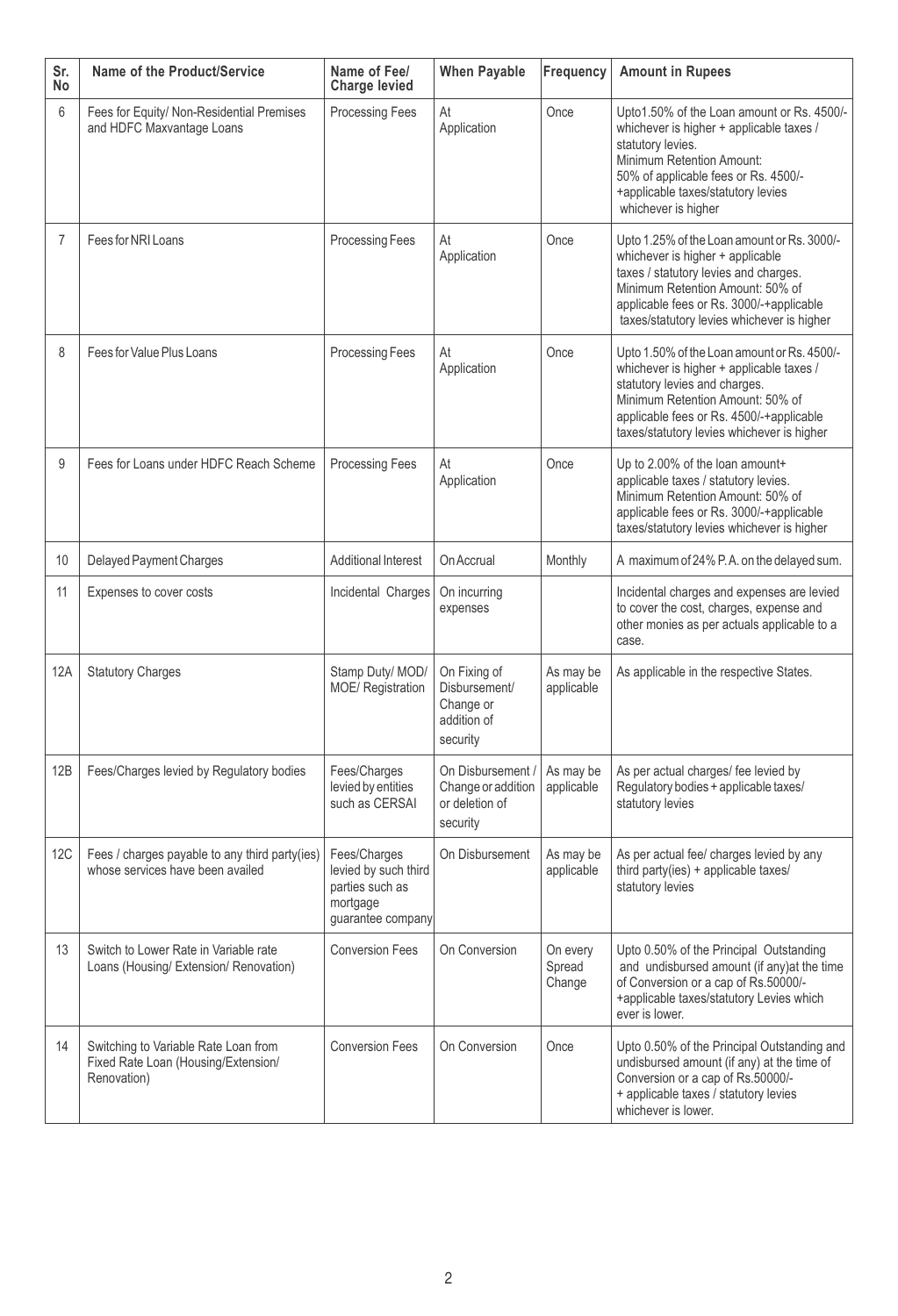| Sr.<br>No | Name of the Product/Service                                                           | Name of Fee/<br><b>Charge levied</b> | <b>When Payable</b>                                                          | <b>Frequency</b>                                                     | <b>Amount in Rupees</b>                                                                                                                                                            |
|-----------|---------------------------------------------------------------------------------------|--------------------------------------|------------------------------------------------------------------------------|----------------------------------------------------------------------|------------------------------------------------------------------------------------------------------------------------------------------------------------------------------------|
| 15A       | Switch to a RPLR-NH Benchmark Rate<br>(Non-Housing Loans) and corresponding<br>spread | <b>Conversion Fees</b>               | On conversion<br>where the resultant<br>rate of interest<br>remains the same | On change<br>of bench-<br>mark rate<br>and/or<br>change of<br>Spread | <b>NIL</b>                                                                                                                                                                         |
| 15 B      | Switch to a RPLR-NH Benchmark Rate<br>(Non-Housing Loans) and corresponding<br>spread | <b>Conversion Fees</b>               | On conversion<br>where the resultant<br>rate of interest<br>is lowered       | On change<br>οf<br>benchmark<br>rate and/<br>or change<br>of Spread  | Half of the spread difference on the principal<br>outstanding and undisbursed amount (if any)<br>plus taxes, with a minimum fee of 0.5% and<br>Max. 1.50%                          |
| 16        | Switch from Combination Rate home loan<br>fixed rate to Variable rate                 | <b>Conversion Fees</b>               | On Conversion                                                                | Once                                                                 | 1.75% of the Principal Outstanding and<br>Undisbursed amount (if any)+ applicable<br>taxes / statutory levies at the time of<br>Conversion.                                        |
| 17        | Switch to Lower Rate (Non-Housing Loans)-<br>Variable Rates                           | <b>Conversion Fees</b>               | On Conversion                                                                | On every<br>Spread<br>change                                         | Half of the spread difference on the principal<br>outstanding and undisbursed amount (if any)<br>+ applicable taxes / statutory levies with<br>a minimum fee of 0.5% and Max 1.50% |
| 18        | Switch to Lower Rate (Plot Loans)-<br>Variable Rate                                   | <b>Conversion Fees</b>               | On Conversion                                                                | On every<br>Spread<br>change                                         | 0.5% of principal outstanding and<br>undisbursed amount (if any) + applicable<br>taxes/statutory levies at the time of Conversion.                                                 |
| 19        | Switch to Lower Rate (Loans under HDFC<br>Reach)- Variable Rate                       | <b>Conversion Fees</b>               | On Conversion                                                                | On every<br>Spread<br>change                                         | Upto 1.50% of the principal outstanding and<br>undisbursed amount (if any) + applicable<br>taxes/statutory levies at the time of conversion.                                       |
| 20        | Cheque/ACH/SI Dishonour Charge                                                        | Miscellaneous<br>Receipts            | On Cheque/ACH/<br>SI Dishonour                                               | Depends<br>on no. of<br>Dishonour                                    | Rs. 300/- Per Dishonour.                                                                                                                                                           |
| 21        | Photo Copy of Documents                                                               | Miscellaneous<br>Receipts            | Event                                                                        | On every<br>request                                                  | Upto Rs. 500/- + applicable taxes / .<br>statutory levies                                                                                                                          |
| 22        | Fees on account of External Opinion -<br>such as legal/technical verifications.       | Miscellaneous<br>Receipts            | On incurring<br>expenses                                                     | On every<br>occurrence                                               | As per actuals.                                                                                                                                                                    |
| 23        | List of documents                                                                     | Miscellaneous<br>Receipts            | Event                                                                        | On every<br>request                                                  | Upto Rs. 500/- + applicable taxes /<br>statutory levies.                                                                                                                           |
| 24        | PDC swap                                                                              | Miscellaneous<br>Receipts            | Event                                                                        | On every<br>request                                                  | Upto Rs. 500/- + applicable taxes /<br>statutory levies.                                                                                                                           |
| 25        | Disbursement cheque cancellation charge<br>post disbursement                          | Miscellaneous<br>Receipts            | Event                                                                        | On every<br>occurrence                                               | Upto Rs. 500/- + applicable taxes /<br>statutory levies.                                                                                                                           |
| 26        | Re-appraisal of loan after 6months from<br>date of sanction                           | <b>Processing Fees</b>               | At<br>Re-Application                                                         | Once                                                                 | Rs. 2000/- + applicable taxes /<br>statutory levies.                                                                                                                               |
| 27 A      | Switch to HDFC Maxvantage Scheme                                                      | Processing Fee                       | At the time of<br>Conversion                                                 | Once                                                                 | 0.25% of the outstanding loan amount +<br>applicable taxes/statutory levies at the<br>time of conversion                                                                           |
| 27 B      | Reversal of Provisional Prepayment under<br>HDFC Maxvantage Scheme                    | <b>Processing Fee</b>                | At the time of<br>Reversal                                                   | On every<br>reversal                                                 | Rs. 250/- plus applicable taxes/statutory<br>levies at the time of reversal                                                                                                        |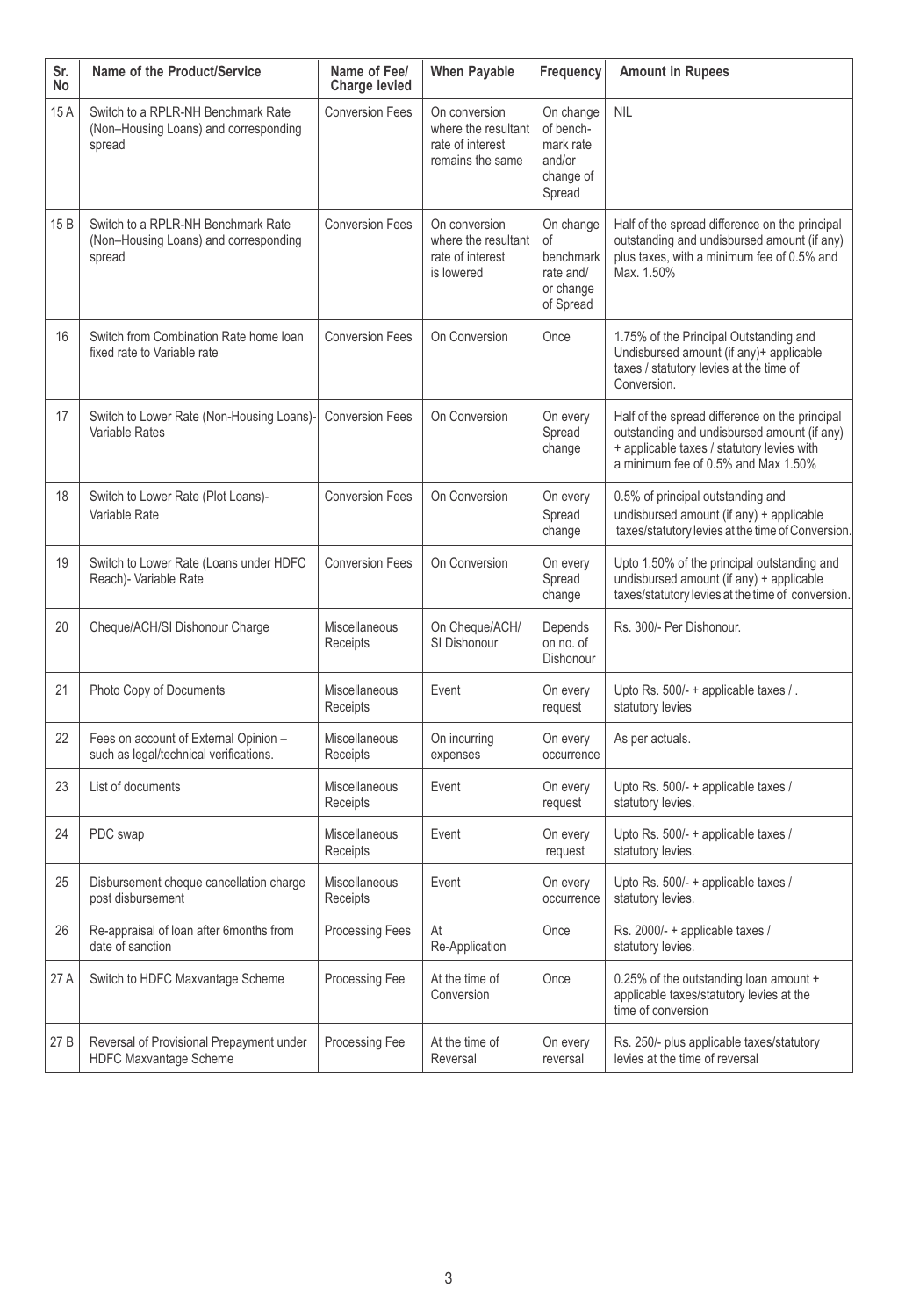## B. On Foreclosure/Prepayment Charges

| <b>Housing Loans</b>                                                                                                                                                  |                                                                                                                                                                                                                                                                                                                                                                                                                                   |  |  |  |
|-----------------------------------------------------------------------------------------------------------------------------------------------------------------------|-----------------------------------------------------------------------------------------------------------------------------------------------------------------------------------------------------------------------------------------------------------------------------------------------------------------------------------------------------------------------------------------------------------------------------------|--|--|--|
| A. Adjustable Rate Loans (ARHL)<br>and<br><b>Combination Rate Home Loan ("CRHL")</b><br>during the period of applicability of the<br>Variable Rate of interest        | For any loan sanctioned to individual borrowers with or without co-obligants no<br>prepayment charges shall be payable on account of part or full prepayments<br>made through any sources, except when the loan is sanctioned for business<br>purpose**.                                                                                                                                                                          |  |  |  |
| B. Fixed Rate Loans ("FRHL")<br>and<br><b>Combination Rate Home Loan ("CRHL")</b><br>during the period of applicability of the<br><b>Fixed Rate of interest</b>       | For all loans sanctioned with or without co-obligants, the prepayment charge<br>shall be levied at the rate of 2%, plus applicable taxes/statutory levies of the<br>amounts being so prepaid on account of part or full prepayments except when<br>part or full prepayment is being made through own sources*.                                                                                                                    |  |  |  |
| Non Housing Loans and loans classified as business loans**                                                                                                            |                                                                                                                                                                                                                                                                                                                                                                                                                                   |  |  |  |
| A. Adjustable Rate Loans (ARHL)<br>and<br><b>Combination Rate Home Loan ("CRHL")</b><br>during the period of applicability of the<br><b>Variable Rate of interest</b> | For all loans sanctioned with or without co-obligants, the prepayment charge<br>shall be levied at a rate of 2% plus applicable taxes/statutory levies of the<br>amounts being so repaid on account of part or full prepayment.<br>No prepayment charges shall be payable on account of part or full prepayments<br>on Loans against Property / Home equity loans sanctioned to individuals for<br>other than business purposes** |  |  |  |
| B. Fixed Rate Loans ("FRHL")<br>and<br><b>Combination Rate Home Loan ("CRHL")</b><br>during the period of applicability of the<br><b>Fixed Rate of interest</b>       | For all loans sanctioned with or without co-obligants, the prepayment charge<br>shall be levied at a rate of 2% plus applicable taxes/statutory levies of the<br>amounts being so repaid on account of part or full prepayments.                                                                                                                                                                                                  |  |  |  |

**OWN SOURCES:** \*the expression *"own sources"* for this purpose means any source other than borrowing from a Bank/HFC/NBFC or Financial Institution.

**BUSINESS LOANS:** \*\* The following loans shall be classified as business loans:

- 2. Loans against property / Home Equity Loan for Business Purpose i.e. Working Capital, Debt Consolidation, Repayment of Business Loan, Expansion of business, Acquisition of Business asset or any similar end usage of funds.
- 3. Non Residential Properties
- 4. Non Residential Equity Loan
- 5. Top up loans for Business Purpose i.e. Working Capital, Debt Consolidation, Repayment of Business Loan, Expansion of business, Acquisition of Business asset or any similar end usage of funds.

The Borrower will be required to submit such documents that HDFC may deem fit & proper to ascertain the source of funds at the time of prepayment of the loan.

The prepayment charges are subject to change as per prevailing policies of HDFC and accordingly may vary from time to time. Borrowers are requested to refer to www.hdfc.com for the latest charges applicable on prepayments.

<sup>1.</sup> LRD loans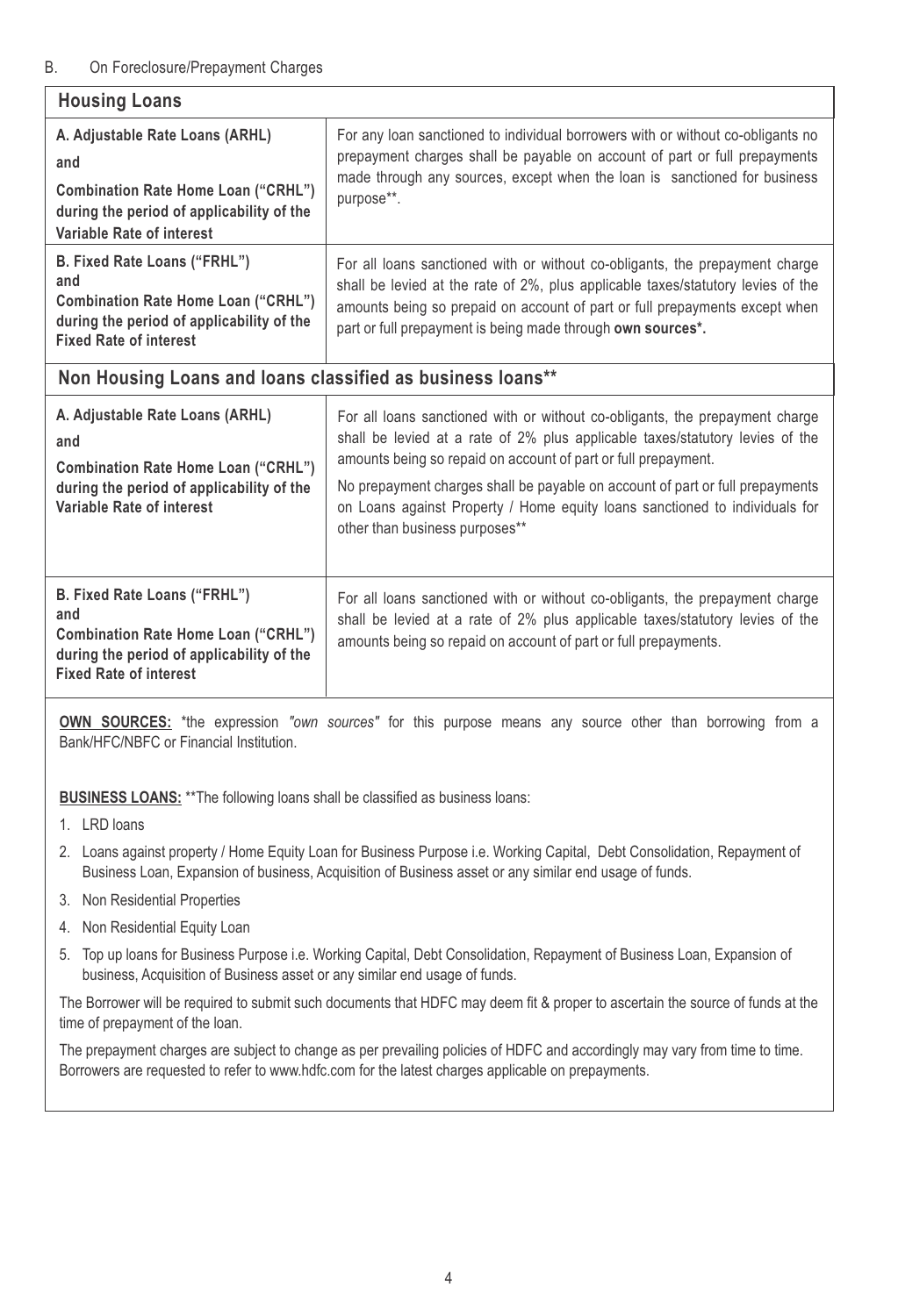2. (a) Insurance of property

The Borrower shall ensure that the property is, during the pendency of the loan, always duly and properly insured against all risks such as earthquake, fire, flood, explosion, storm, tempest, cyclone, civil commotion, etc. HDFC be made the sole beneficiary under the policy/policies.

- (b) In the event the Borrower fails to provide insurance for the property duly assigned in favor of HDFC, HDFC shall have t h e option to procure insurance for the Property to preserve the property from destruction and recover the same from the Borrower.
- (c) Insurance of Borrower : The Borrower may avail health and /or life insurance cover for himself with HDFC as the sole beneficiary under the policy/ policies.
- 3. Conditions for disbursement of the loan

The Borrower shall:

- a. Submit all relevant documents as mentioned in the Sanction Letter/ Loan Agreement/ KYC Policy of HDFC.
- b. Intimate HDFC of any change in his employment/ contact details/ other KYC related details.
- c. Request for disbursement of the loan in writing (as per the manner prescribed by HDFC). Such request shall be deemed to have been duly made when made by hand, mail or through website of HDFC (www.hdfc.com) or such other form/ manner as may be announced by HDFC from time to time.
- d. Comply with all preconditions for disbursement of the loan as mentioned in the Sanction Letter.
- e. Ensure that he has absolute, clear and marketable title to the property (security) and the said property is absolutely unencumbered and free from any liability whatsoever.
- f. Ensure that no extra-ordinary or other circumstances have occurred which shall make it improbable for the Borrower to fulfill his obligations under the Loan Agreement for the present loan.
- g. Ensure that no event of default has happened in terms of the Loan Agreement executed/ to be executed by the borrower.
- h. Ensure that there is no breach of the terms of the Offer Letter/Loan Agreement.
- i. The following conditions shall be applicable for all loans.

The Borrower shall:

- (i) Pay the own contribution amount (total cost of unit less the loan amount), as specified in the Sanction Letter.
- (ii) Regularly provide HDFC information, including details regarding progress/delay in construction, any major damage to the property, non-payment of taxes and statutory levies and charges, as may be applicable from time to time pertaining to property, etc.
- (iii) Ensure that construction being undertaken is as per the approved plan and has satisfied himself/herself that all required approvals for the project have been obtained by the developer (by the seller incase of resale purchase of property).
- (iv) Satisfy HDFC on the utilization of the proceeds of any prior disbursements of the loan amount and provided adequate proof of the same.
- (v) Furnish End Use Certificate for Equity / Top-up Loans.
- 4. Brief Procedure to be followed for Recovery of overdue amounts:

Borrowers are explained the payment process of the loan in respect of, tenure, periodicity, amount and mode of repayment of the loan. No notice, reminder or intimation shall be given to the Borrower regarding his/her obligation to pay the EMI or PEMI regularly on due date.

On non-payment of Pre-EMI/EMI by the due dates, HDFC shall remind the Borrowers by making telephone calls, sending written intimations by post and electronic medium or by making personal visits by HDFC's authorized personnel at the address/es provided by the Borrower. Costs of such calls/communication/visits shall be recovered from the Borrower.

Not with standing what is stated herein, it shall be the liability of the Borrower to ensure that the Pre-EMI/ EMls are regularly paid on the due dates.

Credit information relating to any Borrower's account is provided to the Credit Information Bureau (India) Limited (CIBIL) or any other licensed bureau on a monthly basis. To avoid any adverse impact on the credit history with CIBIL, it is advised that the Borrower should ensure timely payment of the amount due on the loan amount.

The recovery process of enforcement of mortgage/ securities, including but not limited to, taking possession and sale of the mortgaged property in accordance with the procedure prescribed under the Securitisation and Reconstruction of Financial Assets and Enforcement of Security Interest Act, 2002 (SARFAESI Act) or under any other law, is followed as per the directions laid down under the respective law. Intimation/ Reminders/ Notice(s) are given to Borrower prior to initiating steps for recovery of overdues, under the Negotiable Instruments Act, Civil Suit as well as under the SARFAESI Act.